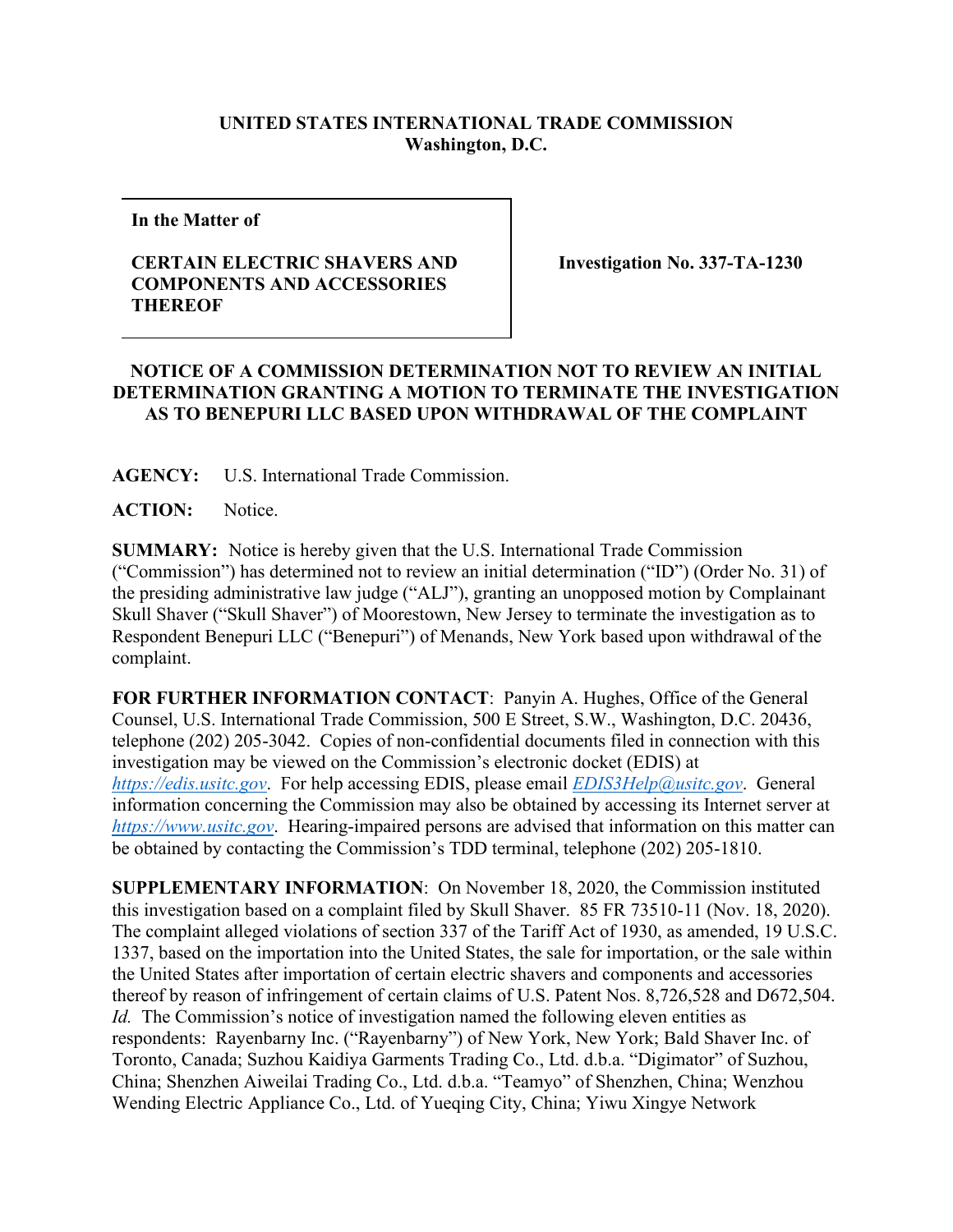Technology Co. Ltd. d.b.a. "Roziapro" of Yiwu, China; Magicfly LLC of Hong Kong; Yiwu City Qiaoyu Trading Co., Ltd. of Yiwu, China; Shenzhen Wantong Information Technology Co., Ltd. d.b.a. "WTONG" of Shenzhen, China; Shenzhen Junmao International Technology Co., Ltd. d.b.a. "Homeas" of Shenzhen, China; and Shenzhen Nukun Technology Co., Ltd., d.b.a. "OriHea" of Shenzhen, China. The notice of investigation also named the Office of Unfair Import Investigations ("OUII") as a party. *Id*.

On November 30, 2020, the ALJ granted an unopposed motion (1) allowing Benepuri LLC ("Benepuri") of Menands, New York to intervene in this investigation as a respondent and (2) terminating the investigation as to Rayenbarny. The Commission determined not to review. Order No. 4 (Nov. 30, 2020), *unreviewed* by Comm'n Notice (Dec. 15, 2020).

On May 3, 2021, Skull Shaver moved to terminate the investigation as to Benepuri based upon withdrawal of the complaint. On May 6, 2021, Benepuri filed an opposition to the motion, concerned that an exclusion order would cover its products. On June 7, 2021, the ALJ issued Order No. 27, denying without prejudice Skull Shaver's motion to terminate the investigation as to Benepuri and requesting briefing on Benepuri's concerns that its products could be potentially subject to an exclusion order. Order No. 27 at 4 (June 7, 2021). On June 16, 2021, Benepuri filed its response to Order No. 27. On June 28, 2021, Skull Shaver filed a response agreeing that any exclusion order issued in this investigation should not apply to Benepuri's accused products. OUII also filed a response on June 28, 2021 in support of a carve-out for Benepuri's accused products and termination of Benepuri from the investigation.

On October 4, 2021, the ALJ issued the subject ID (Order No. 31) granting the motion. The subject ID found that the motion complies with Commission Rule 210.21(a)(1), which provides that "[a]ny party may move at any time prior to the issuance of an initial determination on violation of section 337 of the Tariff Act of 1930 for an order to terminate an investigation in whole or in part as to any or all respondents, on the basis of withdrawal of the complaint . . . ." 19 CFR 210.21(a)(1). ID at 3. The ID further found that in compliance with Commission Rule 210.21(a), "Skull Shaver states that 'there are no agreements, written or oral, express or implied between the parties concerning the subject matter of the investigation.'" *Id.* at 4. The ID stated that "if a GEO is recommended, that recommendation will also include an express carve out for Benepuri's products at issue in this Investigation." *Id.* No one petitioned for review of the subject ID.

The Commission has determined not to review the subject ID. The investigation is hereby terminated as to Benepuri.

The Commission vote for this determination took place on October 28, 2021.

The authority for the Commission's determination is contained in section 337 of the Tariff Act of 1930, as amended (19 U.S.C. 1337), and in Part 210 of the Commission's Rules of Practice and Procedure (19 CFR Part 210).